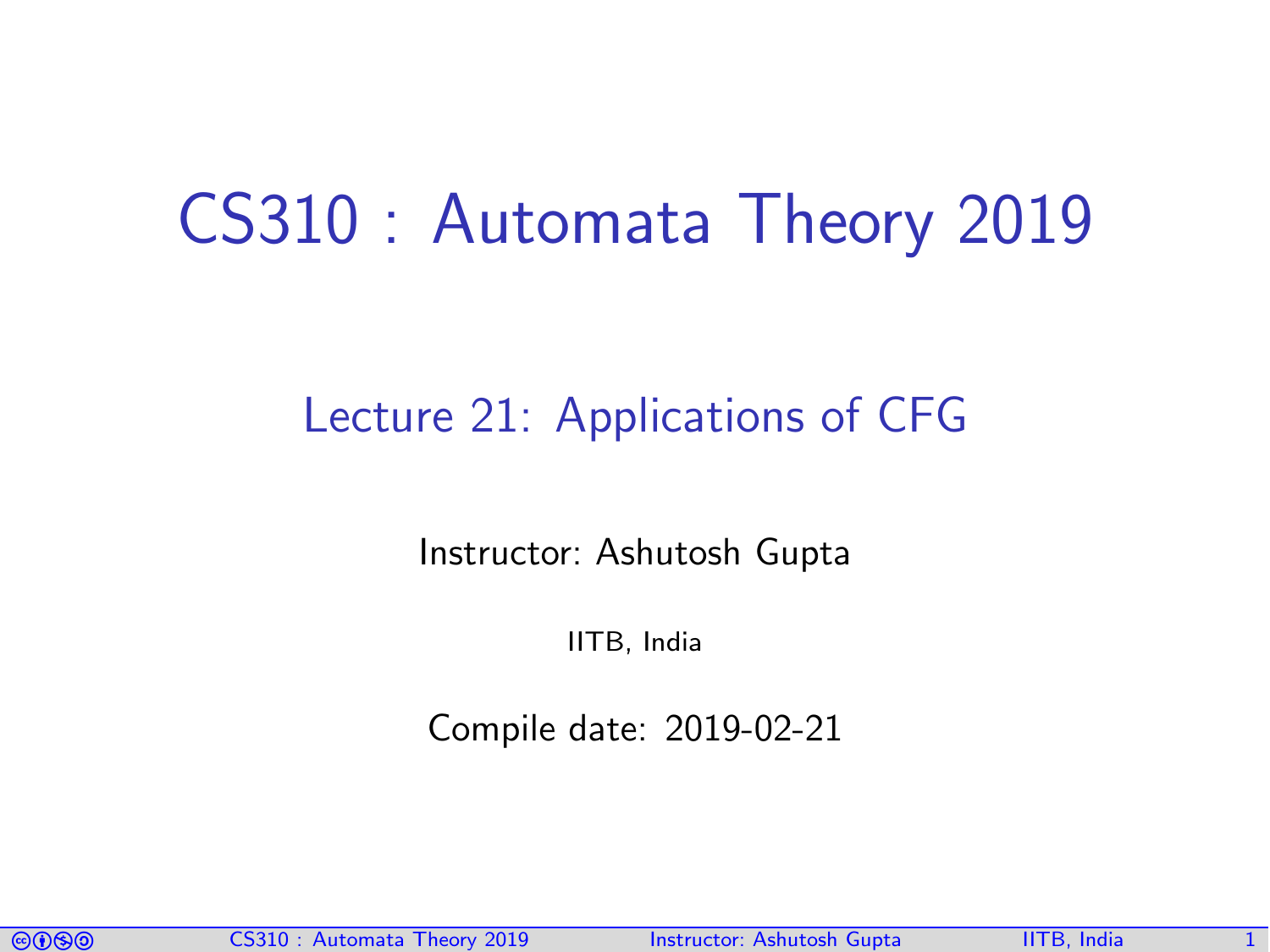# CFG for defining languages

#### $\triangleright$  CFGs can be used to define practical languages

- $\blacktriangleright$  Natural languages
- $\blacktriangleright$  Program languages
- $\blacktriangleright$  How do we know if a word is in the language?
	- $\blacktriangleright$  Build parse tree

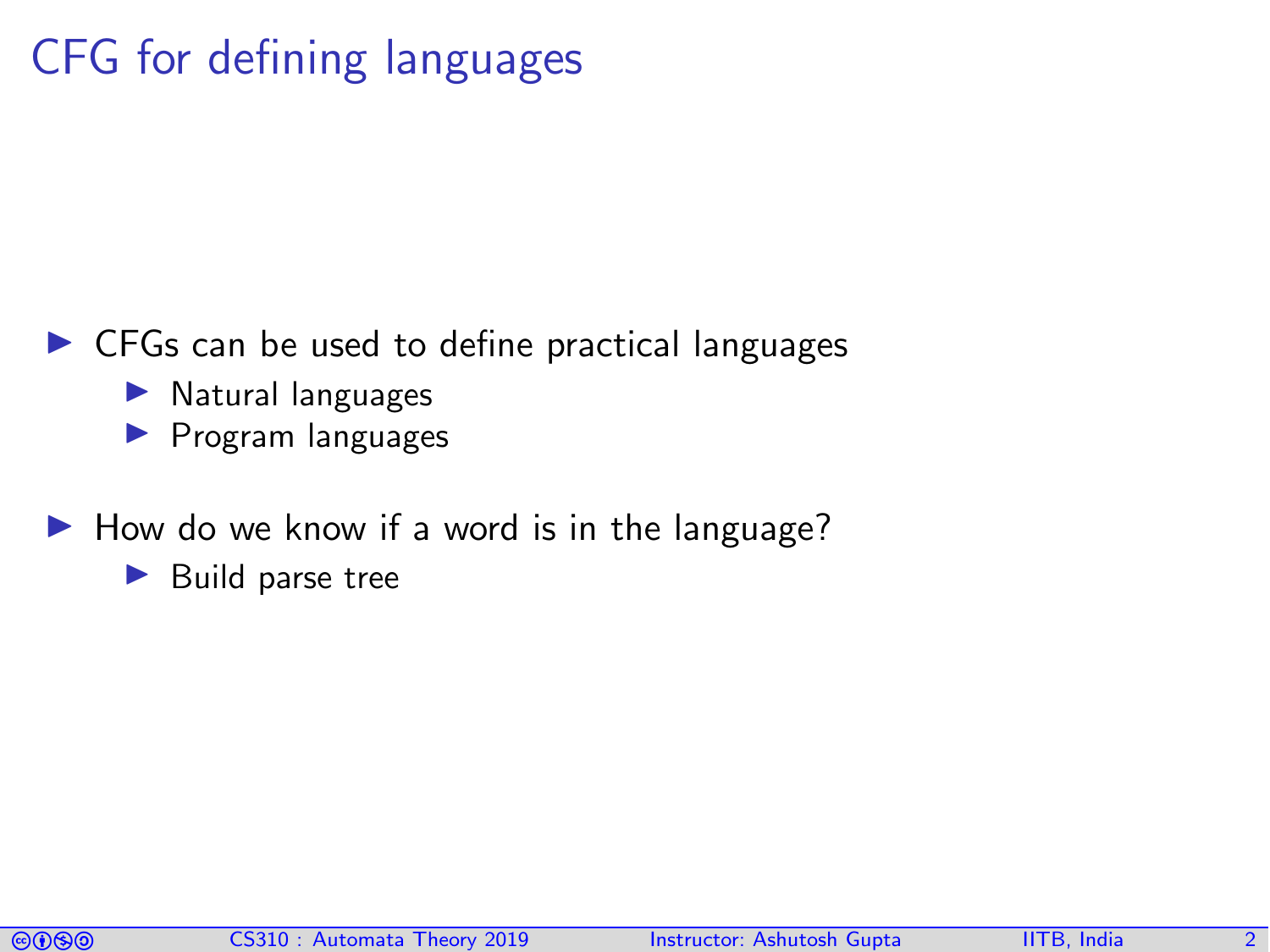Backtracking based algorithm for for CFG parsing

1. Translate the grammar to PDA



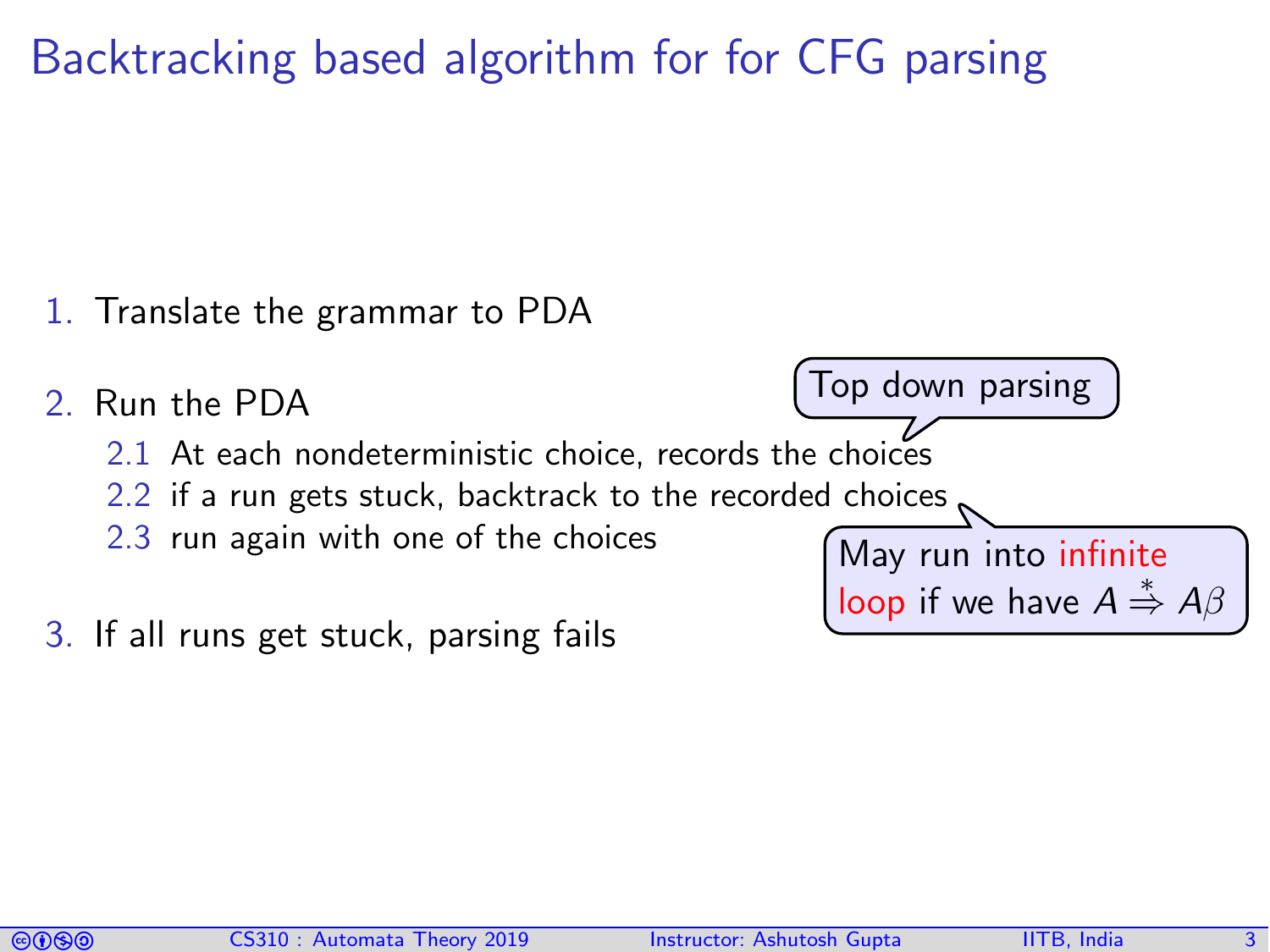### Backtracking based algorithm for CFG parsing

Called look ahead in compilers

Optimization :

- $\triangleright$  For every nonterminal, compute the set of terminals that can occur in the first position
	- $\triangleright$  execute only those transitions that are compatible with the current input symbol
- $\triangleright$  Avoid performing duplicate runs with identical position and nonterminal head of stack: memoize previous successful run segments

Example 21.1

If we observe in some run

$$
(q,xy,Z\alpha) \vdash^{*} (q,y,\alpha)
$$

We record  $(|xy|, Z, |x|)$  and use it to shortcut running the PDA again

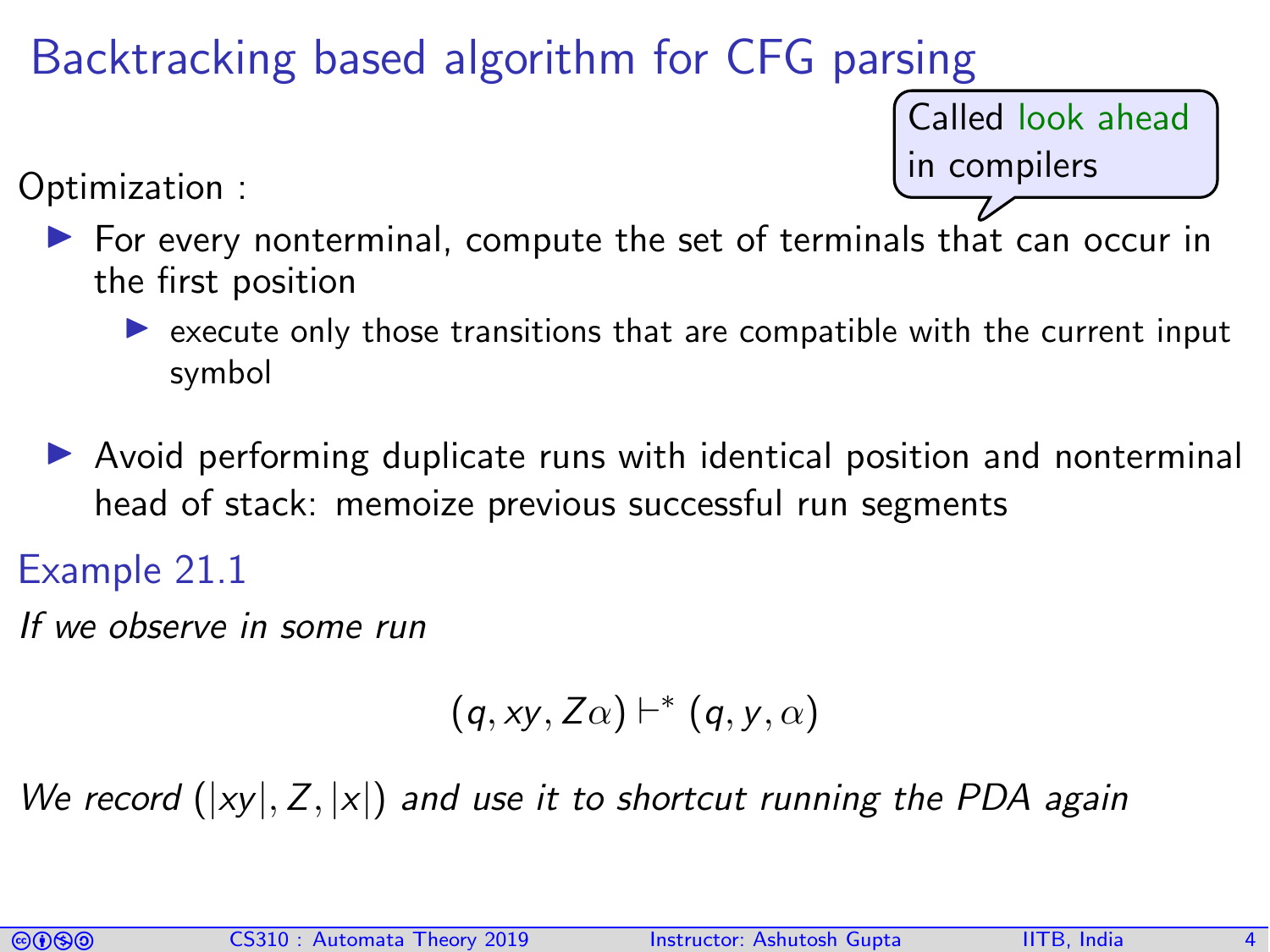Cocke-Younger-Kasami (CYK) algorithm for CFG parsing

We can do lot better with some dynamic programming

CYK algorithm assumes the grammar  $G = (\{A_1, ... A_m\}, T, P, A_1)$  is in CNF.

Let  $w = a_1...a_n$  be the input word.

CYK algorithm maintains a three dimensional bitvector  $C[n][n][m]$ .

$$
C[i][j][k]
$$
 = true means that  $A_k \stackrel{*}{\Rightarrow} a_{i+1} \dots a_j$ 

It is a bottom up parsing

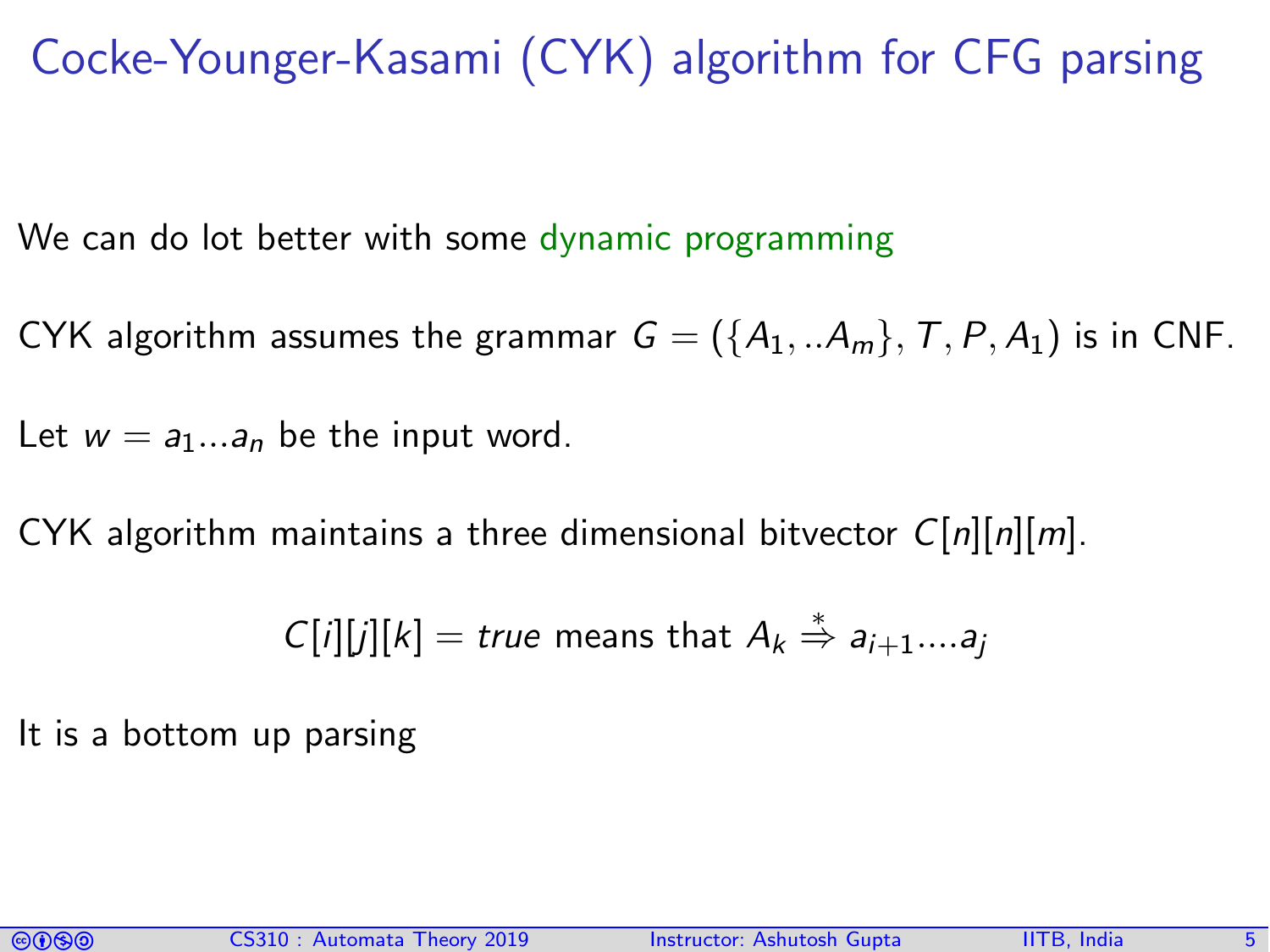# CYK bottom up matching strategy

If we have

- $\triangleright$   $C[i][i+j][q]$ , i.e.,  $A_q \stackrel{*}{\Rightarrow} a_{i+1}...a_{i+j}$
- $\triangleright C[i+j][i+\ell][r]$ , i.e.,  $A_r \stackrel{*}{\Rightarrow} a_{i+j+1} \dots a_{i+\ell}$

 $A_p \rightarrow A_q A_r$ 



we conclude  $C[i][i + \ell][p]$ , i.e., $A_p \stackrel{*}{\Rightarrow} a_{i+1} \ldots a_{i+\ell}$ 

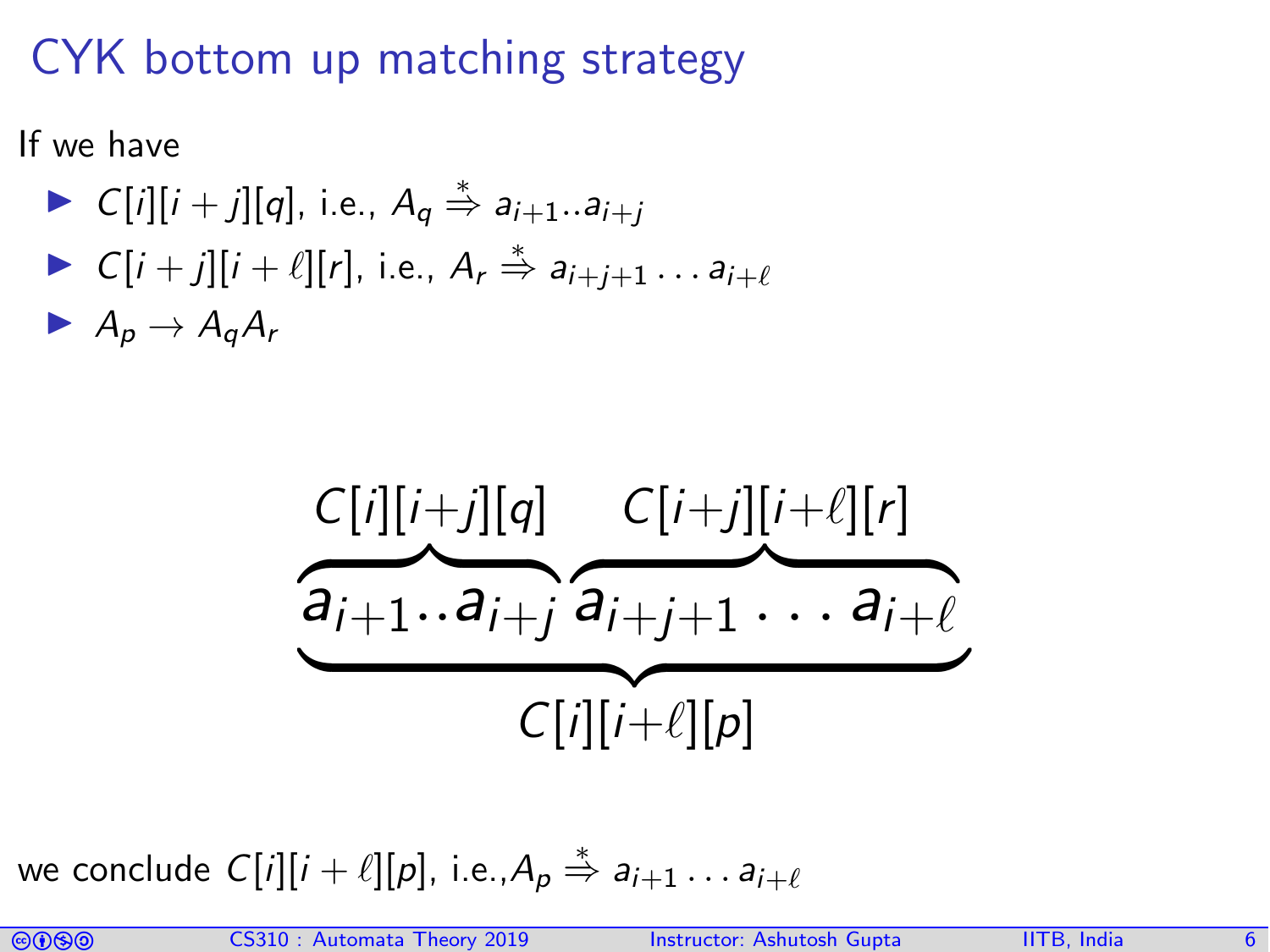# CYK Parsing

#### **Algorithm 21.1:** CYK(  $a_1, \ldots, a_n$ ,  $G = (\{A_1, \ldots, A_m\}, T, P, A_1)$  )

```
Output: Is a_1...a_n \in L(G)?
 Boolean array C[n][n][m], all enteries initialized to false;
 for i = 1 to n do
      k be such that A_k \rightarrow a_i;<br>
C[i-1][i][k] := true// Initializing single length matching
 for \ell = 2 to n do
      // consider \ell long matches
      for i = 0 to n - \ell do
           // find matches at all the starting points
           for j = 1 to \ell - 1 do
               // j is the length of the first part
              // Naturally, \ell - j is the length of the second part
              for A_{p} \rightarrow A_{q}A_{r} do
                     // Look for all applicable rules
9 \mid \cdot \mid \cdot \mid \cdot \text{ if } C[i][i+j][q] \text{ and } C[i+j][i+\ell][r] \text{ then }|C[i][i + \ell][p] := true
```
return  $C[0][n][1]$ 

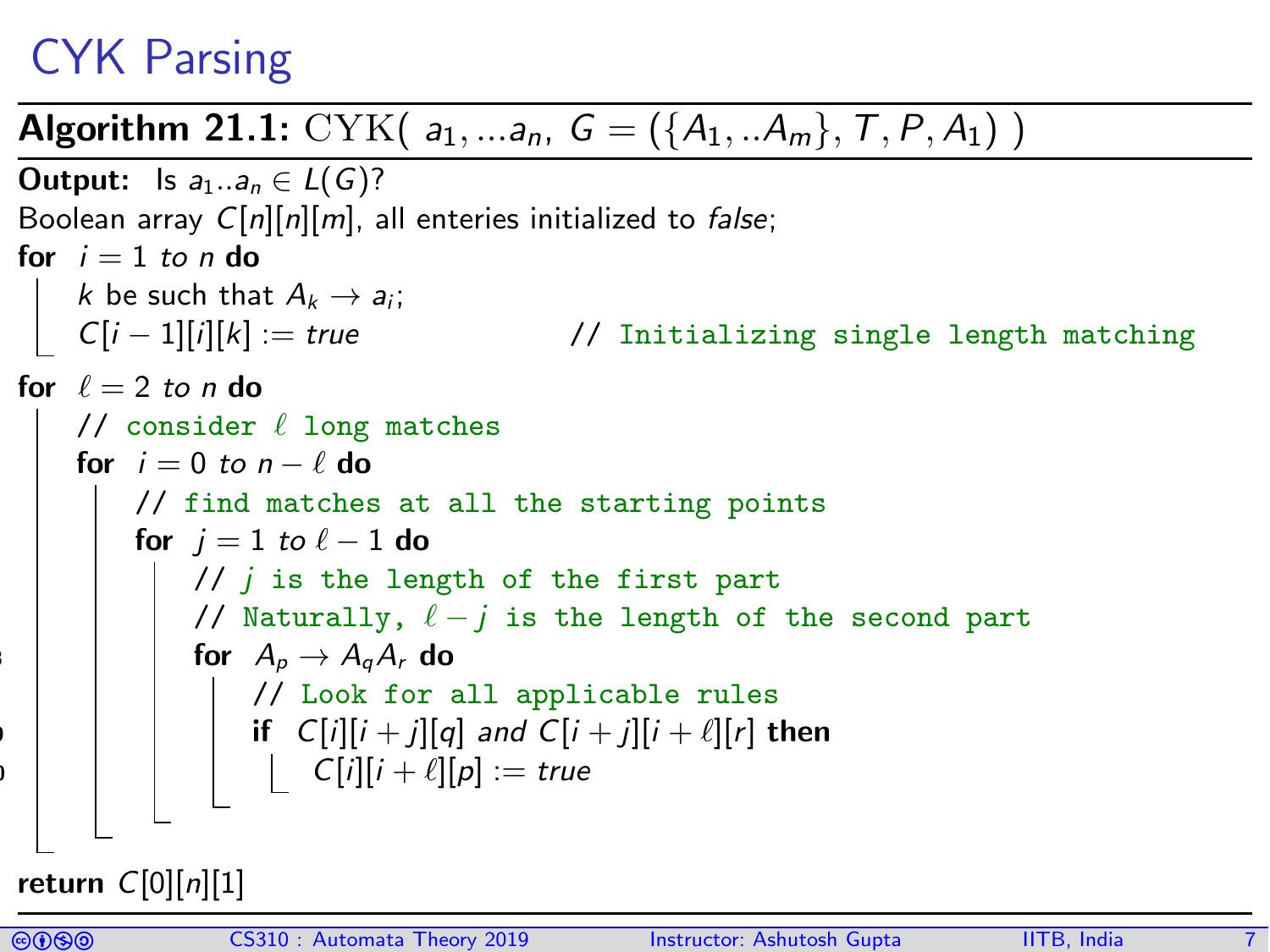# Example: CYK run



Exercise 21.1

- a) Is there a cell filled because of application of two rules?
- b) Where is the parse tree?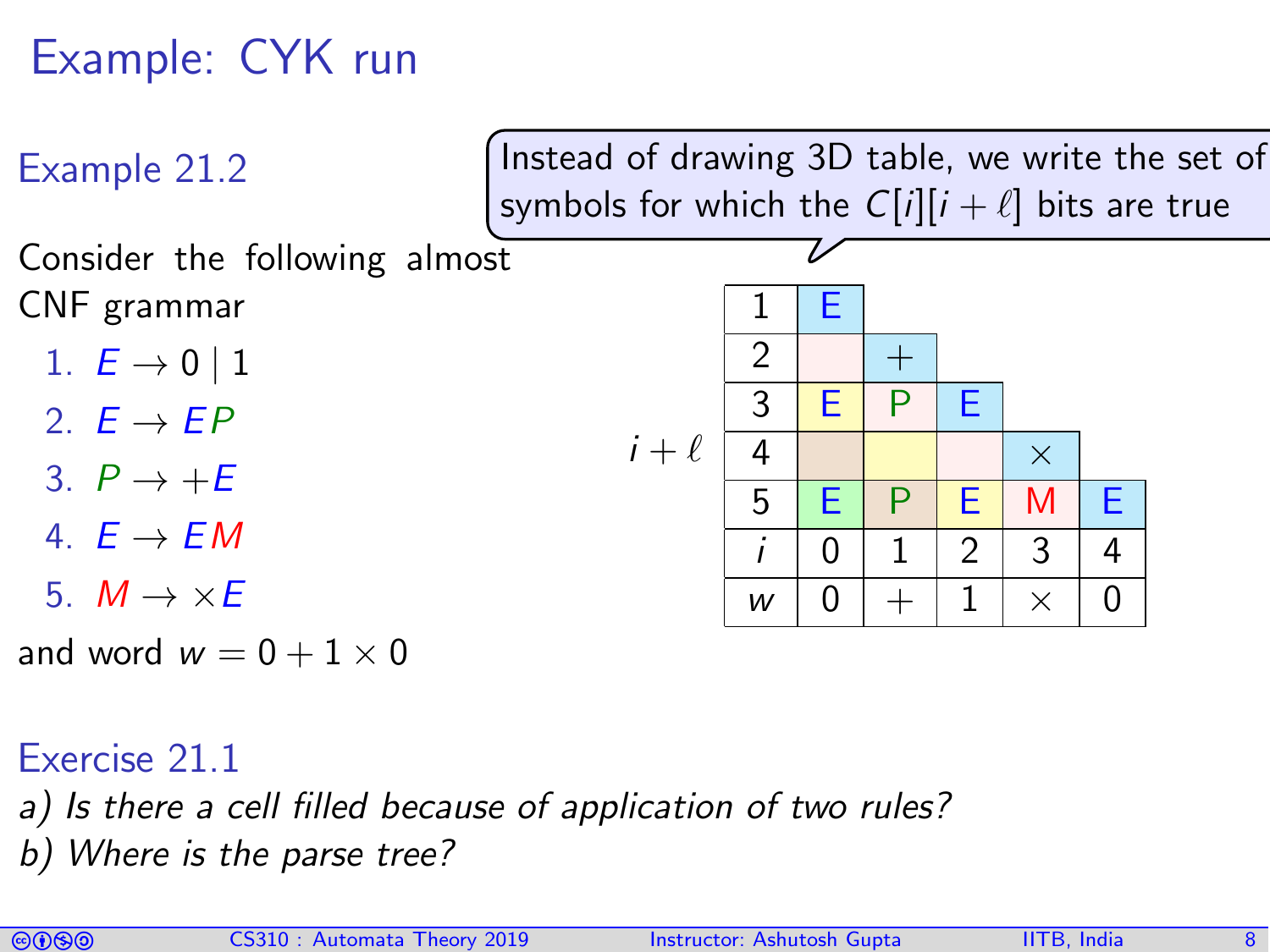### Supporting parse tree

- Whenever we set  $C[i][i + \ell][p]$  to true we need to keep the record of
	- $\blacktriangleright$  the split *j* and
	- $\blacktriangleright$  the used symbol indexes q and r
- in another table.
- From the information, we can construct the parse tree.

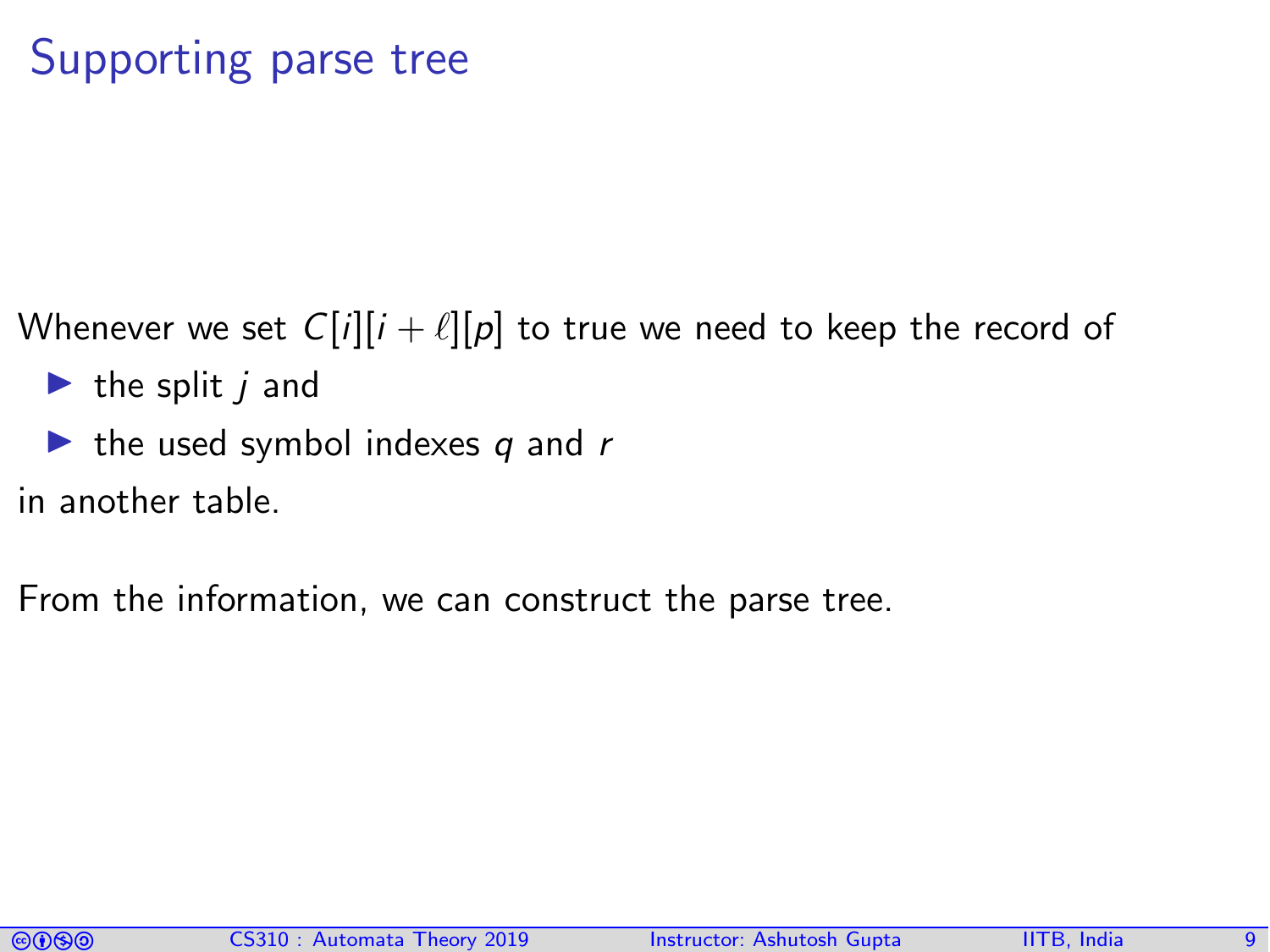## About CYK algorithm

- Bottom up process collects chunks of grammatically correct subwords
- $\triangleright$  CYK moves iteratively without caring about blank cells
- Let us develop a worklist based algorithm to mitigate this problem.

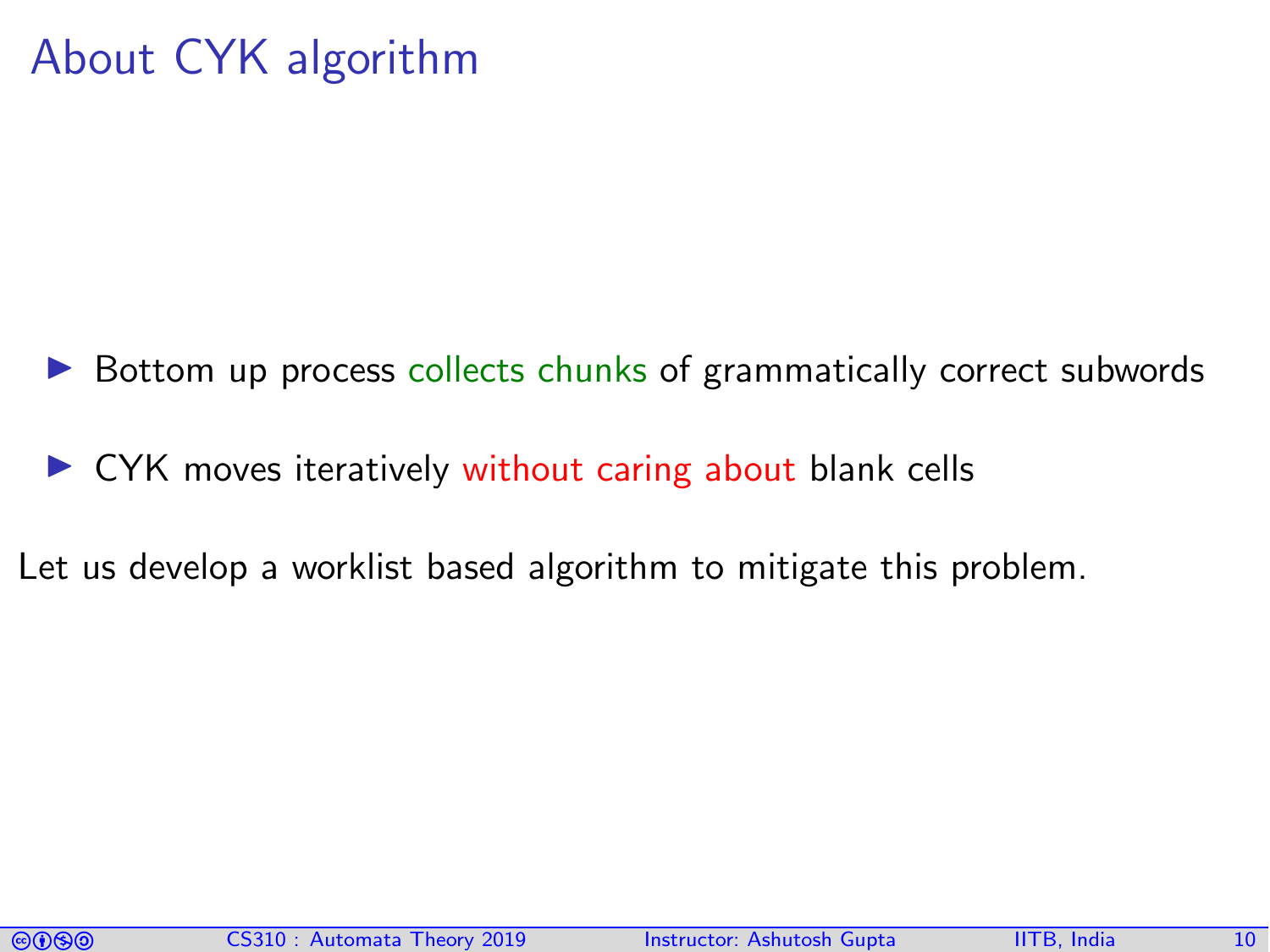#### Marked rules

Let  $G = (N, T, P, S)$  be a grammar.

We define the following object that records the work done and to be done.

Let *MRules* 
$$
\triangleq
$$
 *N*  $\cup$  *T*  $\cup$  (*P*  $\times$   $\mathbb{N}$ )

 $X$ : Mrules has the following possibilities

\n- $$
X \in T
$$
\n- $X \in N$
\n- $X = (A \rightarrow X_1 \dots X_k \beta, k)$  or denoted  $X = A \rightarrow X_1 \dots X_k \bullet \beta$
\n- $K$  symbols in the rule has been matched.
\n
\nCommentary:  $\bullet$  is used to mark  $k$ 

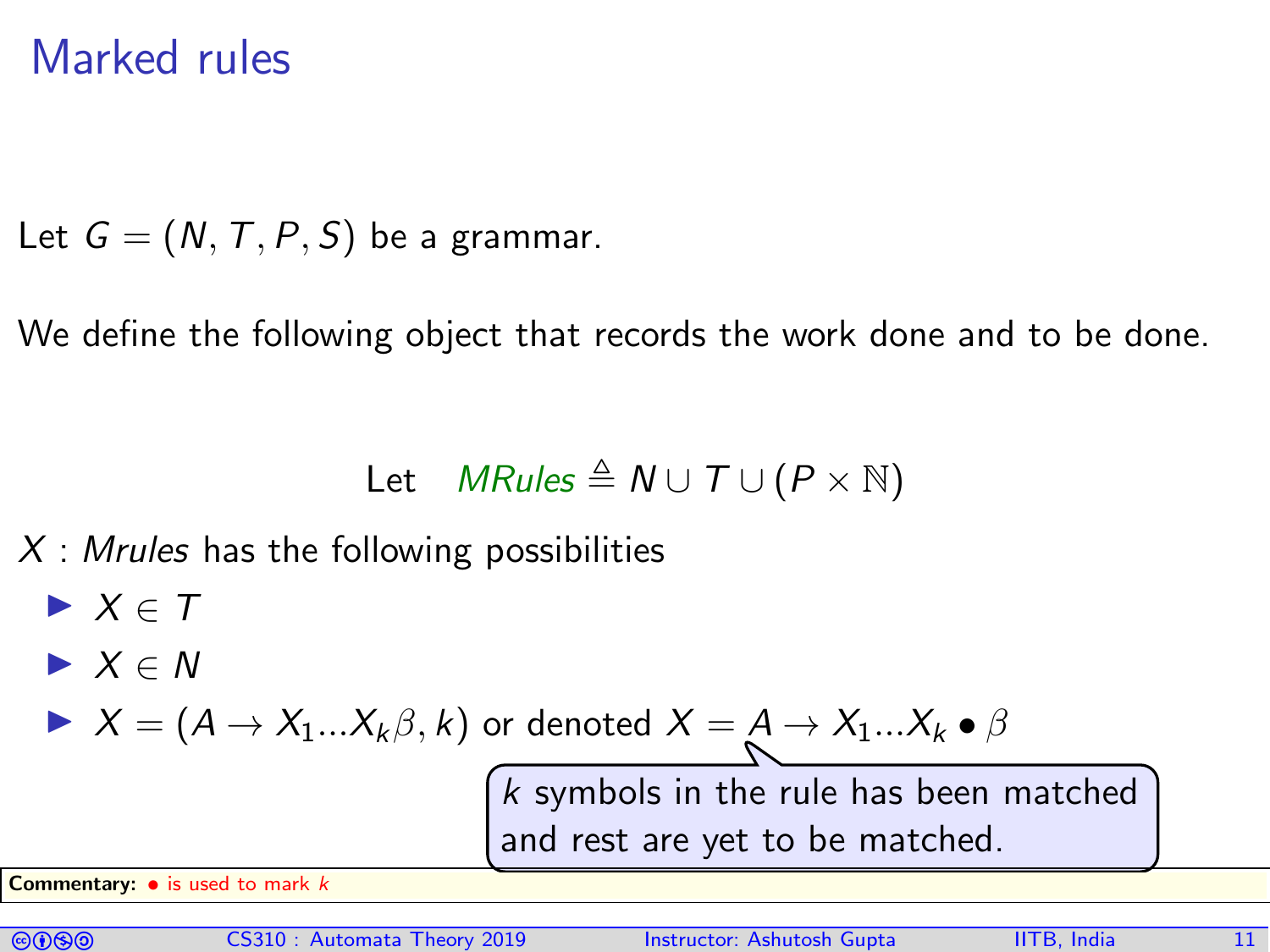### Worklist based CYK

# Algorithm 21.2: WORKLISTCYK( $a_1, \ldots, a_n$ ,  $G = (N, T, P, S)$ )

\n*worklist, store*: 
$$
p(MRules \times N \times N)
$$
;\n

\n\nfor  $i = 1$  to *n* do add  $(a_i, i - 1, i)$  to worklist and store;\n

\n\n**while** worklist  $\neq \emptyset$  do\n

\n\n choose  $(M, i, j) \in$  worklist; worklist := worklist  $- \{(M, i, j)\}$ ;\n

\n\n If  $M = X \in T \cup N$  then\n

\n\n for  $A \rightarrow X\alpha \in P$  do  $CHECKANDADD(A \rightarrow X \cdot \alpha, i, j)$ ;\n

\n\n for  $k = 0$  to  $i - 1$  do\n

\n\n for  $(A \rightarrow \beta \cdot X\alpha, k, i) \in$  store do\n

\n\n if  $(A \rightarrow \beta \cdot X\alpha, k, i) \in$  store do\n

\n\n if  $(A \rightarrow \beta \cdot X\alpha, k, i) \in$  store do\n

\n\n if  $(Y, j, k) \in$  store then  $CHECKANDADD(A \rightarrow \beta Y \cdot \alpha, i, k)$ ;\n

\n\n return  $(S, 0, n) \in$  store;\n

CHECKANDADD $(A \rightarrow \beta \bullet \alpha, i, j)$ if  $\alpha = \epsilon$  and  $(A, i, j) \notin$  store then add  $(A, i, j)$  to worklist and store; if  $(A \to \beta \bullet \alpha, i, j) \notin$  store then add  $(A \to \beta \bullet \alpha, i, j)$  to worklist and store;

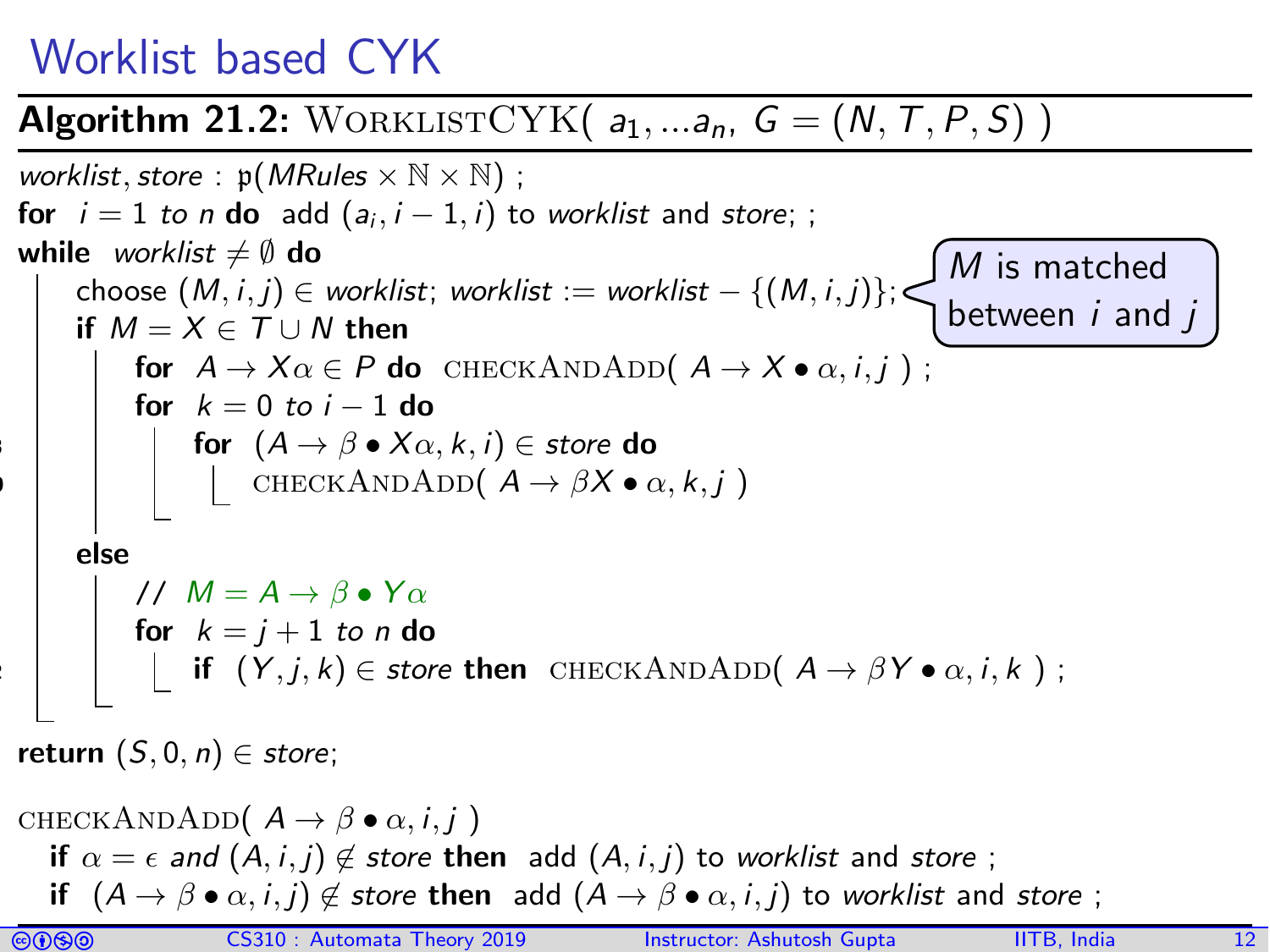

Let us suppose the top level algorithm has fact deduction rules Ops Initialize worklist and store with initial facts

- 1. Pick a fact  $F$  from worklist and remove  $F$  from the worklist
- 2. For each rule  $op \in Ops$  and fact  $F' \in store$ , deduce fact  $op(F, F')$
- 3. If  $op(F, F')$  is new, add to both store and worklist

Keep doing it until worklist is empty.

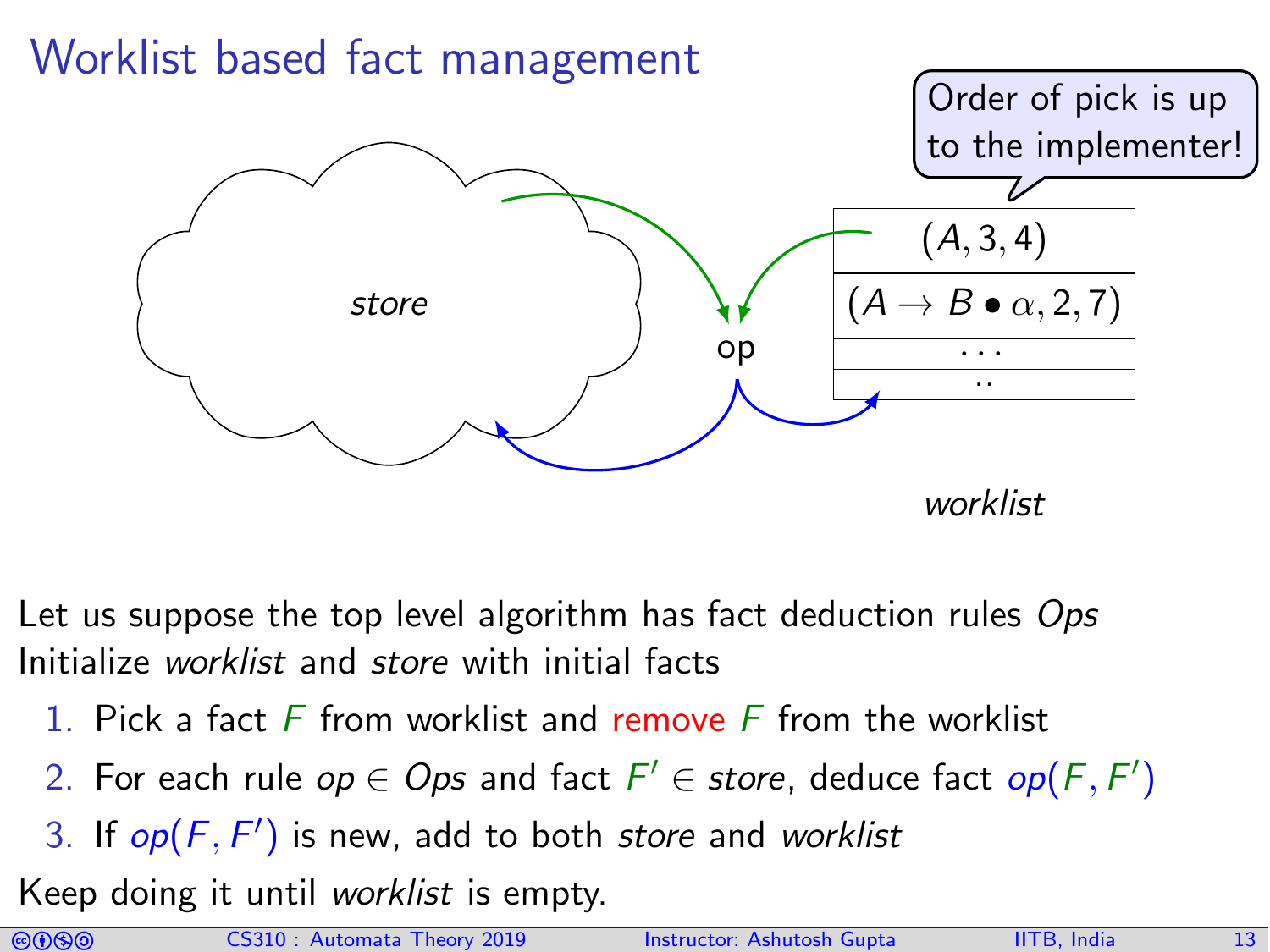## CYK deductions

CYK algorithm has the following two deductions

1. Upward prediction:  $(X, i, j)$  and  $A \rightarrow X\alpha \in P$ , then  $(A \rightarrow X \bullet \alpha, i, j)$ 

#### 2. Completion: If  $(A \rightarrow \beta \bullet Y\alpha, i, j)$  and  $(Y, i, k)$ , then  $(A \rightarrow \beta Y \bullet \alpha, i, k)$

Rest of the description of the algorithm is the fact management

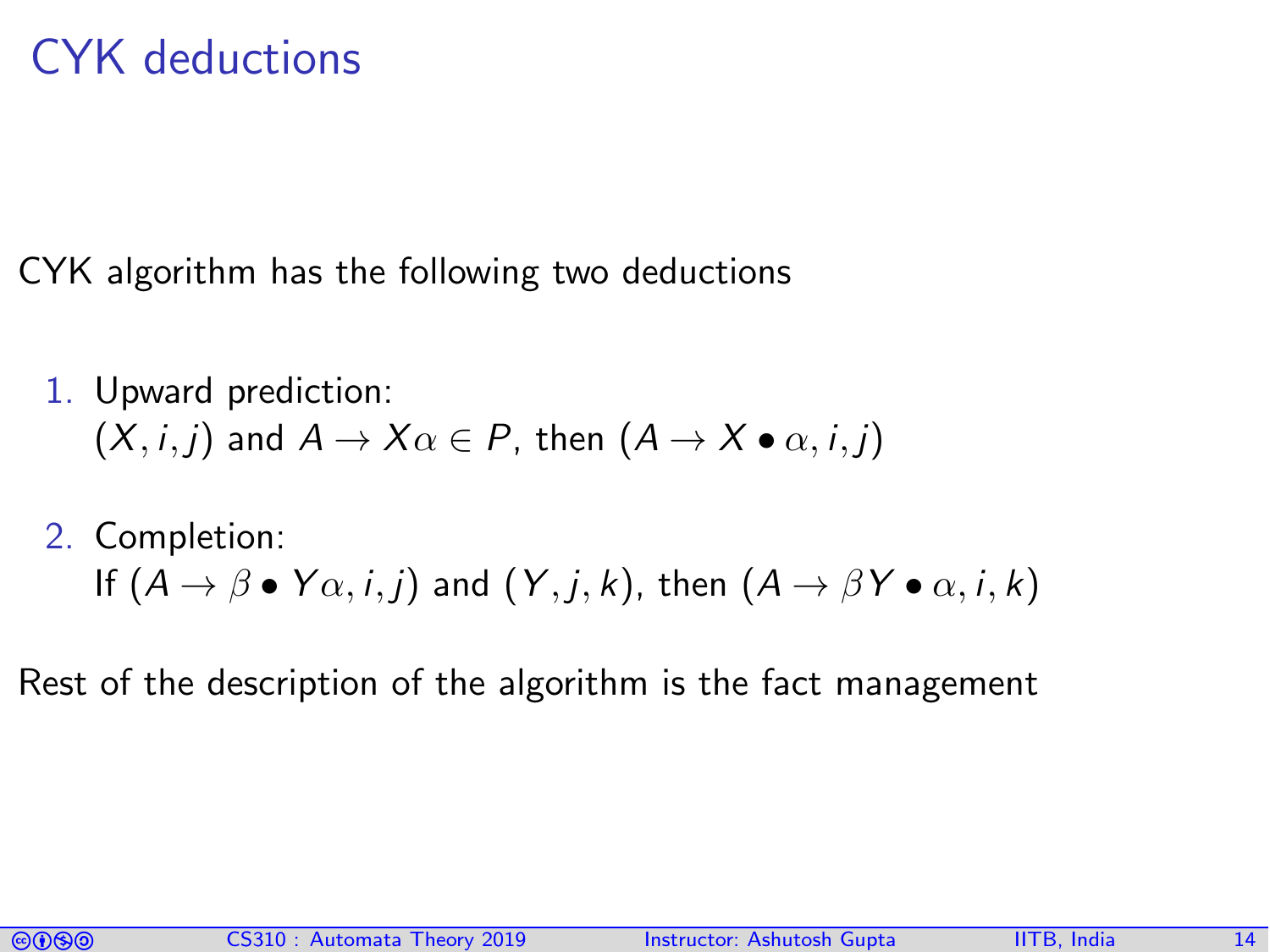# Example: Running WORKLISTCYK

| Example 21.3                                                                                                                                                                                             | Conected racts in the run of WORKLISTO ITS                                                                                                                                                                                                                                                                                                                                                                                                                                         |
|----------------------------------------------------------------------------------------------------------------------------------------------------------------------------------------------------------|------------------------------------------------------------------------------------------------------------------------------------------------------------------------------------------------------------------------------------------------------------------------------------------------------------------------------------------------------------------------------------------------------------------------------------------------------------------------------------|
|                                                                                                                                                                                                          | Initialize<br>$(0,0,1), (+,1,2), (1,2,3), (×,3,4), (0,4,5)$                                                                                                                                                                                                                                                                                                                                                                                                                        |
| Consider the following<br>grammar<br>1. $E \rightarrow 0$   1<br>2. $F \rightarrow FP$<br>3. $P \rightarrow +E$<br>4. $F \rightarrow FM$<br>5. $M \rightarrow \times E$<br>and word $w = 0 + 1 \times 0$ | (E, 0, 1), (E, 2, 3), (E, 4, 5)<br>$(E \rightarrow E \bullet P, 0, 1), (E \rightarrow E \bullet M, 0, 1), (E \rightarrow E \bullet M, 2, 3),$<br>$(E \rightarrow E \bullet P, 2, 3), (E \rightarrow E \bullet P, 4, 5), (E \rightarrow E \bullet M, 4, 5),$<br>$(P \rightarrow + \bullet E, 1, 2)$ , $(M \rightarrow \times \bullet E, 3, 4)$<br>Lots of obviously useless<br>(P, 1, 3), (M, 3, 5),<br>facts generated!<br>(E, 0, 3), (E, 2, 5),<br>$(P, 1, 5)$ ,<br>$(E, 0, 5)$ , |
|                                                                                                                                                                                                          | $(E \rightarrow E \bullet P, 0, 3)$ , $(E \rightarrow E \bullet M, 0, 3)$ ,<br>$(E \rightarrow E \bullet P, 2, 5), (E \rightarrow E \bullet M, 2, 5),$                                                                                                                                                                                                                                                                                                                             |

Collected facts in the run of WORKLISTCYK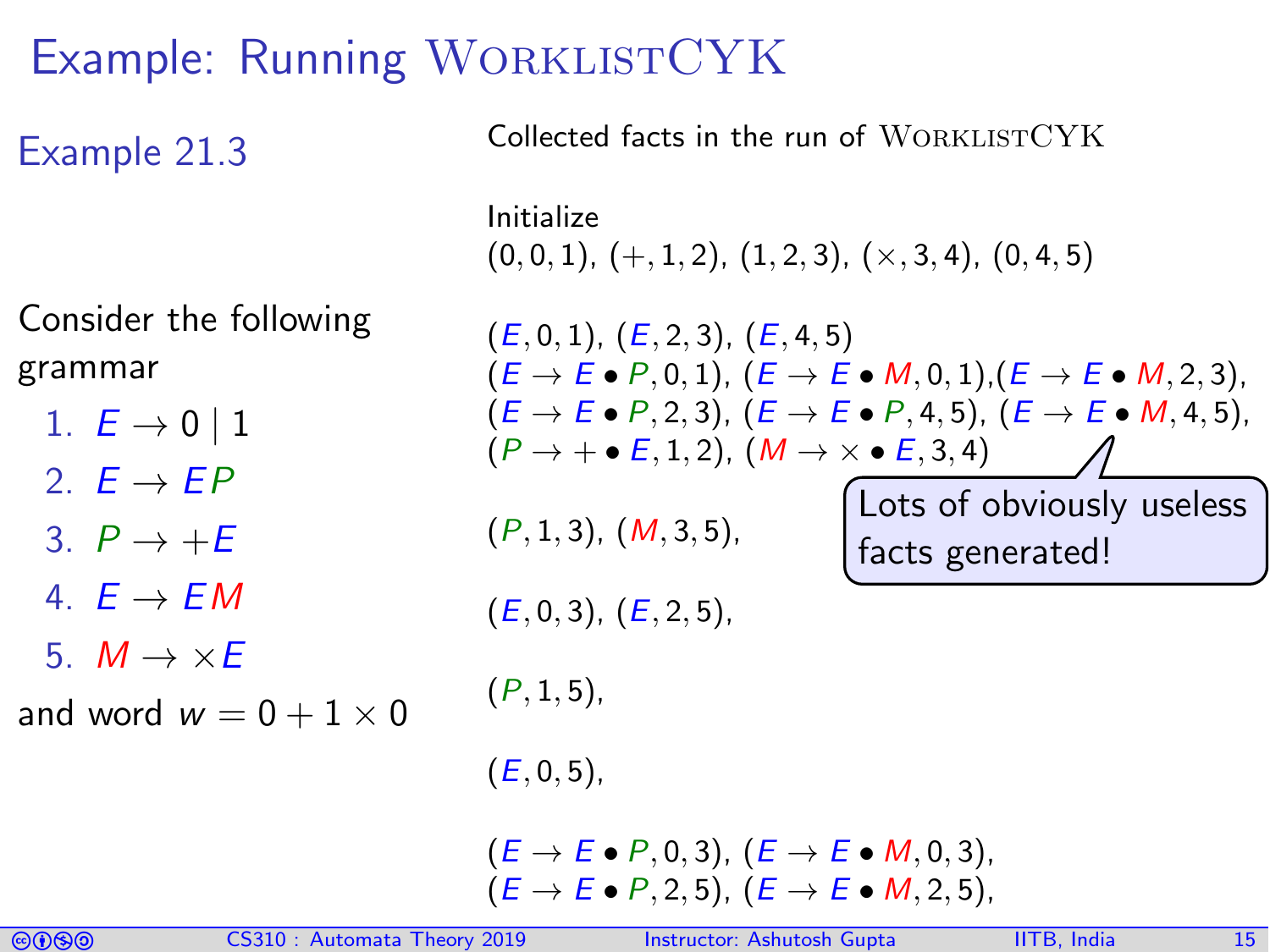### Chart parsing

- Using dynamic programming, CYK keeps the record of the parts already parsed and yet to be parsed
- $\blacktriangleright$  This class of algorithms are called chart parsing methods.
- $\triangleright$  Since CYK is bottom up, it is oblivious to the goal of matching the whole string to the start symbol S
- Earley Parsing is another chart parsing method that addresses this

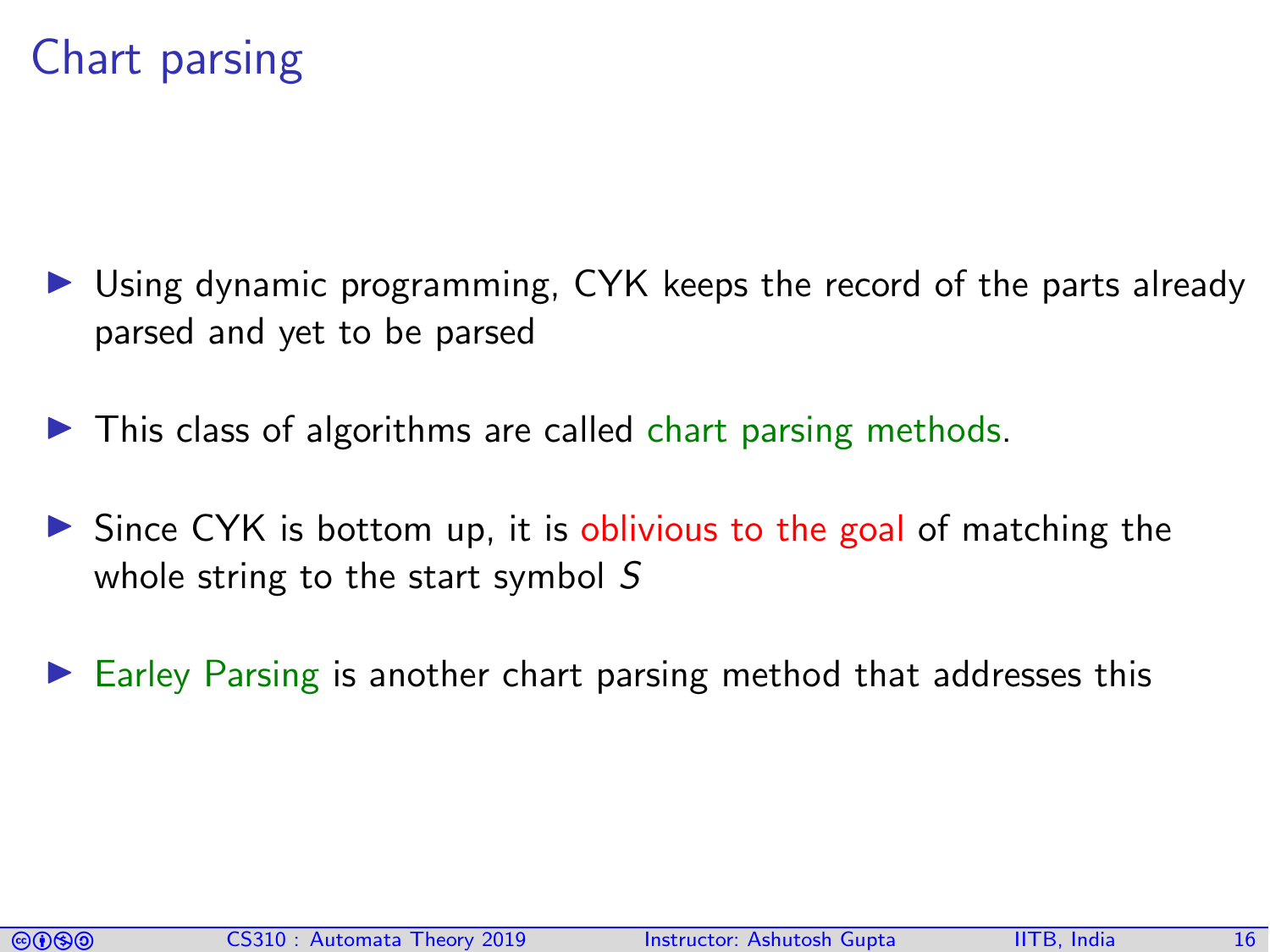# Earley Parsing

Earley Parsing is top down parsing.

Initialize:  $(S \to \bullet \alpha, 0, 0)$  if  $S \to \alpha \in P$ 

#### I Three deduction rules

Prediction: If  $(A \to \gamma \bullet Y\alpha, i, j)$  and  $Y \to \beta \in P$ , then  $(Y \to \bullet \beta, i, j)$ .  $\blacktriangleright$  Scanning: If  $(A \rightarrow \beta \bullet a_{i+1}\alpha, i, j)$ , then  $(A \rightarrow \beta a_{i+1} \bullet \alpha, i, j+1)$ .  $\blacktriangleright$  Completion: If  $(A \rightarrow \beta \bullet Y\alpha, i, j)$  and  $(Y, j, k)$ , then  $(A \rightarrow \beta Y \bullet \alpha, i, k)$ .

Essentially, running the PDA with dynamic programming.

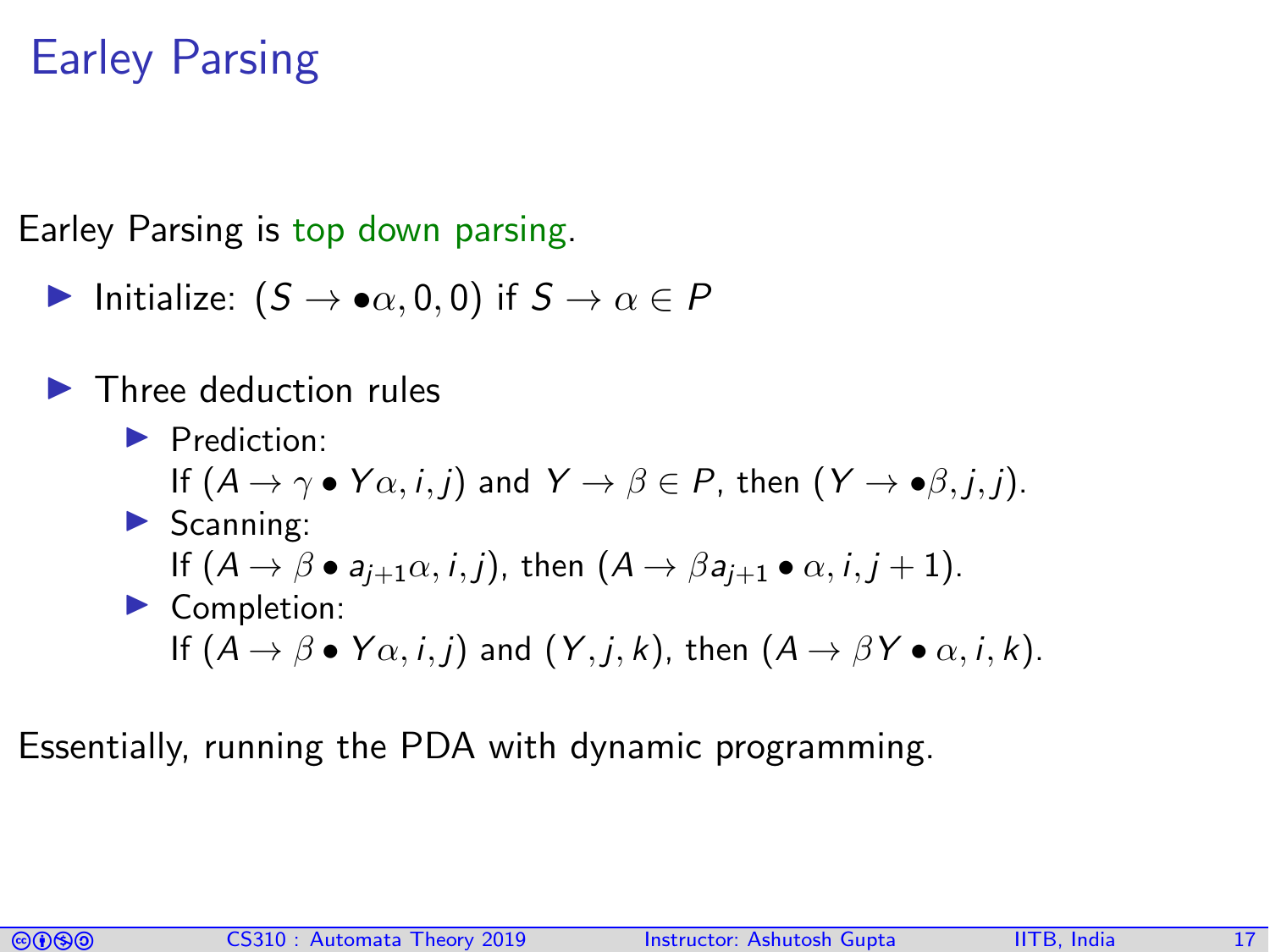# Example: Running WORKLISTCYK

#### Example 21.4

Consider the following grammar

1.  $E \to 0$  | 1

2.  $E \rightarrow EP$ 

3.  $P \rightarrow +E$ 

4.  $E \rightarrow EM$ 

5.  $M \rightarrow \times E$ 

and word  $w = 0 + 1 \times 0$ 

Collected facts in the run of WORKLISTCYK

Initialize  $(E \to \bullet 0, 0, 0)$ ,  $(E \to \bullet 1, 0, 0)$ ,  $(E \rightarrow \bullet EP, 0, 0)$ ,  $(E \rightarrow \bullet EM, 0, 0)$ ,  $(E \to 0, 0, 1)$ ,  $(E \rightarrow E \bullet P, 0, 1), (E \rightarrow E \bullet M, 0, 1).$  $(P \rightarrow \bullet +E, 1, 1), (M \rightarrow \bullet \times E, 1, 1),$  $(P \rightarrow + \bullet E, 1, 2)$ .  $(E \to \bullet 0, 2, 2), (E \to \bullet 1, 2, 2),$  $(E \rightarrow \bullet EP, 2, 2)$ ,  $(E \rightarrow \bullet EM, 2, 2)$ ,



.....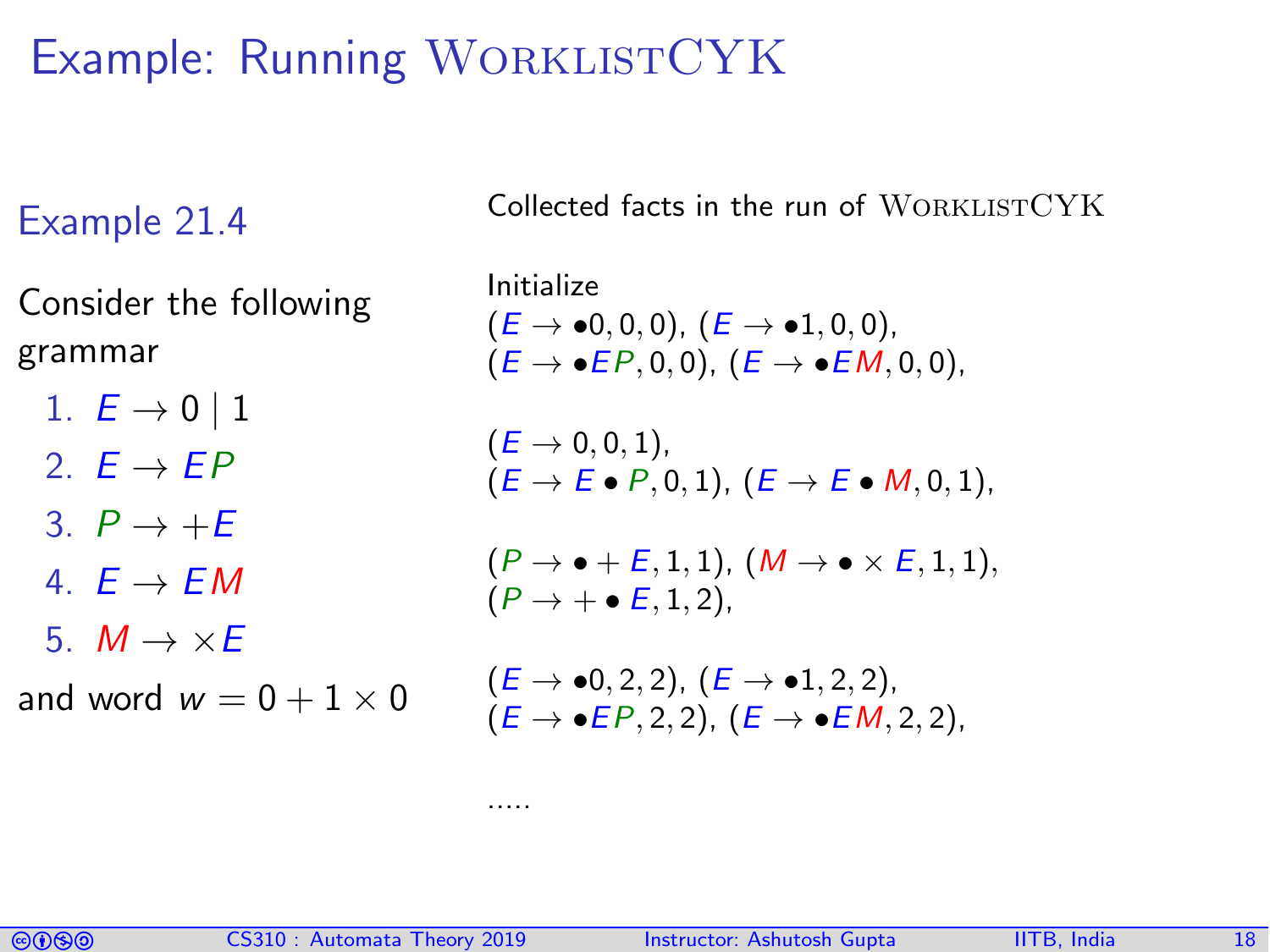An optimization on Earley parsing: left-corner parsing

 $\blacktriangleright$  Further restriction to only predict plausible choices

Left-corner relation

 $A > B \triangleq \exists \beta A \rightarrow B\beta$ 

 $A > * B$  is transitive closure of  $A > B$ 

 $\blacktriangleright$  Updated prediction step If  $(A \to \gamma \bullet Y\alpha, i, j)$ ,  $Y >^* C$ ,  $C \to B\beta \in P$ , and  $(B, j, k)$ , then  $(C \rightarrow B \bullet \beta, i, k).$ 

More informed predictions

Mixes top down and bottom up parsing